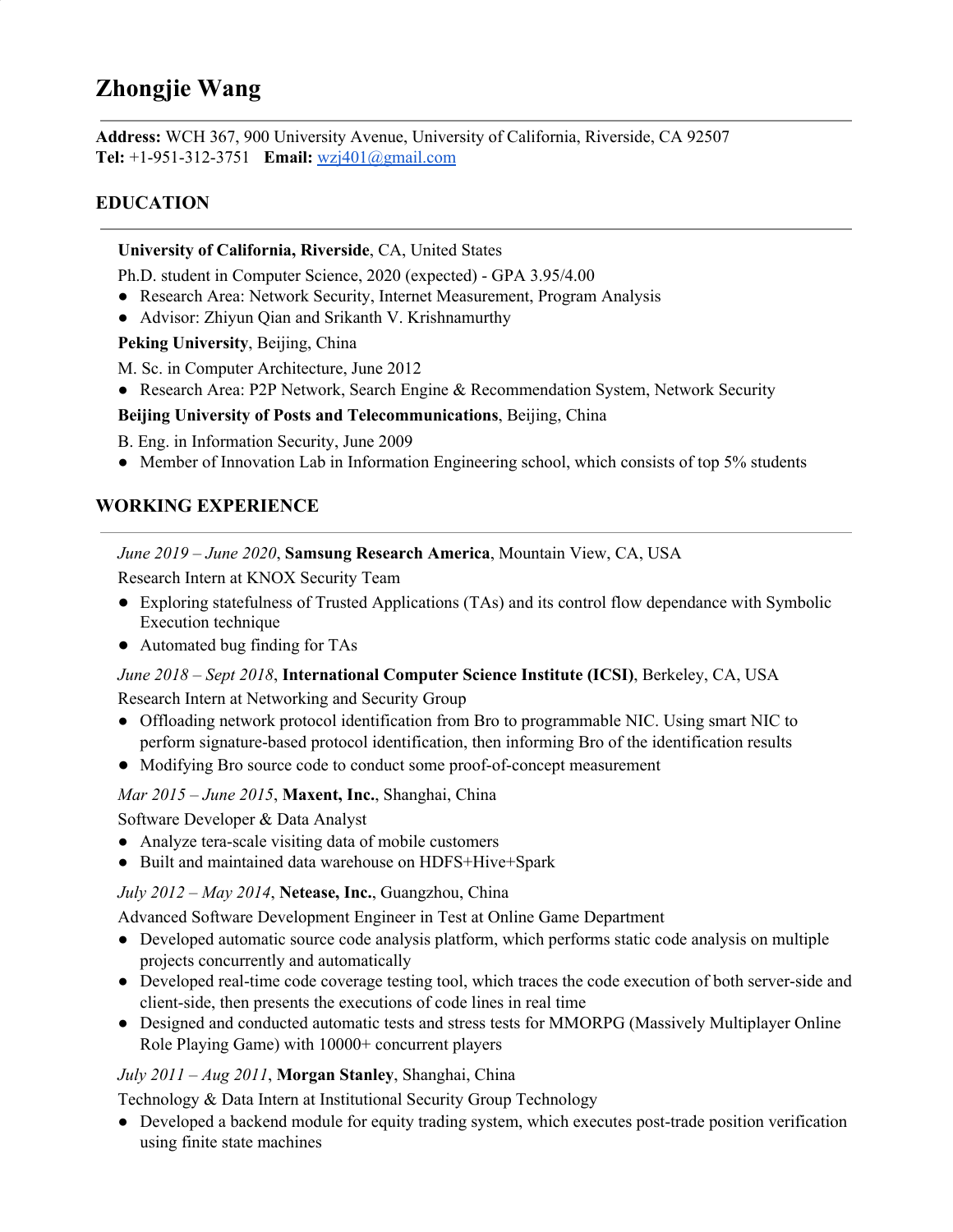## *Nov 2008 – May 2009*, **Microsoft Research Asia**, Beijing, China

Research Intern at Machine Learning Group

- Devised a distributed key-value retrieval algorithm using MapReduce and  $B+$  Tree
- Designed and implemented a ranking algorithm based on distributed random walk using MapReduce on a cluster of hundreds of machines
- *●* Devised algorithms to measure similarity between search queries

# **PUBLICATIONS**

- 1. **Zhongjie Wang**, Shitong Zhu, Yue Cao, Zhiyun Qian, Chengyu Song, Srikanth V. Krishnamurthy, Tracy Braun, Kevin Chan, "SymTCP: Eluding Stateful Deep Packet Inspection with Automated Discrepancy Discovery", **NDSS 2020**, San Diego, USA, 2020
- 2. **Zhongjie Wang**, Yue Cao, Zhiyun Qian, Chengyu Song, Srikanth Krishnamurthy, "Your State is Not Mine: A Closer Look at Evading Stateful Internet Censorship", **IMC'17**, London, UK, 2017
- 3. Alan Quach\*, **Zhongjie Wang\***, Zhiyun Qian, "Investigation of the 2016 Linux TCP Stack Vulnerability at Scale", **SIGMETRICS'17**, Urbana-Champaign, Illinois, USA, 2017 (\* co-first author)
- 4. Keyu Man, Zhiyun Qian, **Zhongjie Wang**, Xiaofeng Zheng, Youjun Huang, Haixin Duan, "DNS Cache Poisoning Attack Reloaded: Revolutions With Side Channels", **ACM CCS 2020 (Distinguished Paper Award)**, Virtual Event, USA, 2020
- 5. Yue Cao, Zhiyun Qian, **Zhongjie Wang**, Tuan Dao, Srikanth Krishnamurthy, Lisa M. Marvel, "Off-Path TCP Exploits: Global Rate Limit Considered Dangerous", 25th **USENIX Security** Symposium, Austin, Texas, USA, 2016
- 6. Yue Cao, **Zhongjie Wang**, Zhiyun Qian, Chengyu Song, Srikanth Krishnamurthy, Paul Yu, "Principled Unearthing of TCP Side Channel Vulnerabilities", **ACM CCS 2019**, London, UK, 2019
- 7. Pengxiong Zhu, Keyu Man, **Zhongjie Wang**, Zhiyun Qian, Roya Ensafi, J. Alex Halderman, Haixin Duan, "Characterizing Transnational Internet Performance and the Great Bottleneck of China", **SIGMETRICS'20**, Boston, Massachusetts, USA, 2020
- 8. Shitong Zhu, Umar Iqbal, **Zhongjie Wang**, Zhiyun Qian, Zubair Shafiq, Weiteng Chen, "ShadowBlock: A Lightweight and Stealthy Adblocking Browser", The Web Conference (formerly **WWW** conference), San Francisco, USA, 2019
- 9. Shitong Zhu, Shasha Li, **Zhongjie Wang**, Xun Chen, Zhiyun Qian, Srikanth V. Krishnamurthy, Kevin S. Chan, Ananthram Swami, "You Do (Not) Belong Here: Detecting DPI Evasion Attacks with Context Learning", The 16th International Conference on emerging Networking EXperiments and Technologies (**CoNEXT'20**), Barcelona, Spain, 2020

# **SELECTED PROJECTS**

*July 2015 – now*, **Eluding Network Intrusion Detection Systems and Censorship Systems**

- Studying evasion techniques against network intrusion detection systems and censorship systems
- Automatically discovering and generating TCP-level evasion strategies
- Developed a practical tool INTANG running on client-side only to evade NIDS with high success rate
- Papers published in IMC 2017, NDSS 2020

# *Sept 2015 – May 2019*, **TCP Challenge ACK Side-channel Vulnerability**

- Participated in designing and implementing the proof-of-concept attack
- Evaluated the Challenge ACK Vulnerability (CVE-2016-5696) against Alexa top 1m websites, Tor